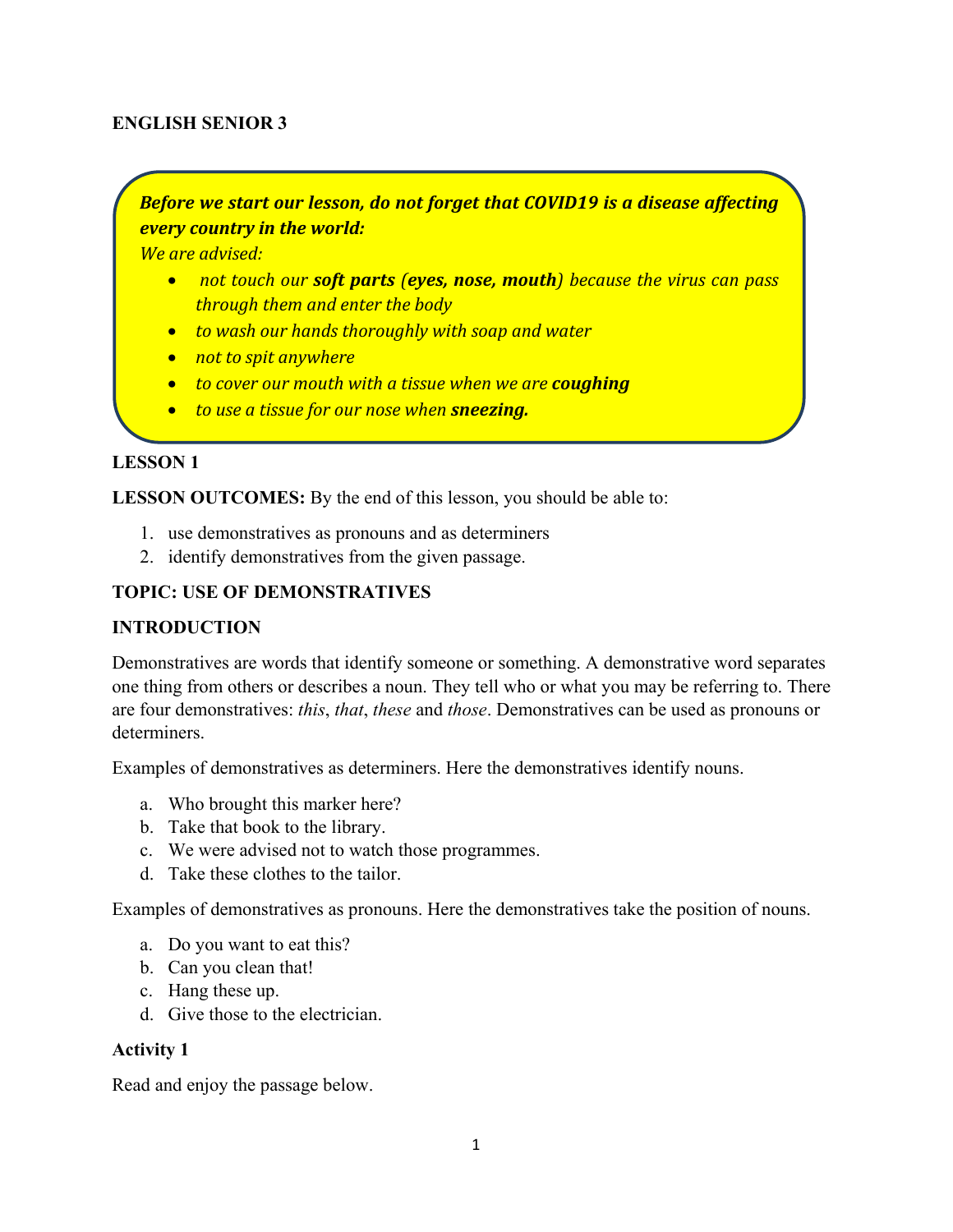#### **Battle Against Televisions**

 Recently, I visited my sister who lives in Jinja. I arrived at about 3.00 **o'clock i**n the afternoon. After asking around I was directed to her house. I knocked on the door for quite some time but no one answered. However, I could hear some music **playing** inside the house. I got frustrated, and being very tired, I decided to sit on the beautiful lawn that made up the large compound. I must have dosed off because the next thing I heard was my sister's voice waking me up.

 'Mukisa, how can you travel all the way from Kagulu to come and sleep on the lawn? Let's go inside,' she said as she led me into the house.

 I was surprised when we got inside the house only to find four children glued to the TV. My greetings were answered with sullen grunts. Only one or two looked up briefly to see who the stranger was.

 My sister excitedly introduced me to the children as their uncle. They shouted and screamed, but I was scandalised to realise that I was not the cause of their excitement. Their pop star had just taken the stage in the music program they were watching, causing all the excitement. This infuriated me.

 For the next three days I witnessed the children wake up early in the morning and watch TV till late into the night. I observed that during prayers for meals, all the children did was to mute the sound on the TV and then pretend to be praying while they continued to watch the TV. I heard very little conversation either among themselves or their mother. These children had become 'TV zombies'.

 On the last evening of my visit I decided to intervene. After supper I demanded that they switch off the TV. This was met with disbelief and open hostility. Nobody made any effort to switch off the TV, but I was not going to relent. So I took the remote control unit and switched off the TV.

 'What is wrong with watching TV?' the eldest girl protested, looking at me with murderous eyes.

'The TV itself is not the problem,' I said firmly, 'but the way you use it'.

 At least I now had their attention. The house was **deadly** silent. This was the first time in three days that the children were talking with me, albeit in a hostile environment.

 I explained to them that television was a positive tool only to a certain extent. First, it is certainly a good source of education. There are many well researched documentary programmes which viewers can benefit from. Second, TV is a good source of entertainment. There are numerous sports and drama programmes which are quite entertaining.

 On the other hand, TV can be a negative force. When you sit for hours on end watching every programme without discrimination, thus this is very dangerous. Some of the programmes may not be appropriate and may corrupt your morals. You also run the risk of becoming a zombie.

 'Since I came here three days ago none of you has had time to talk with me, yet I am your only maternal uncle' I reasoned with now attentive children. 'I am leaving tomorrow morning but none of you even knows my name!' I continued.

'I am sorry, uncle,' the youngest child pleaded.

 'I am not against your watching TV, but you need to plan your time properly so that you don't end up watching TV the whole day. You must select the programmes you are going to watch carefully; otherwise you'll end up watching all the programmes, including those meant for adults only!' I concluded.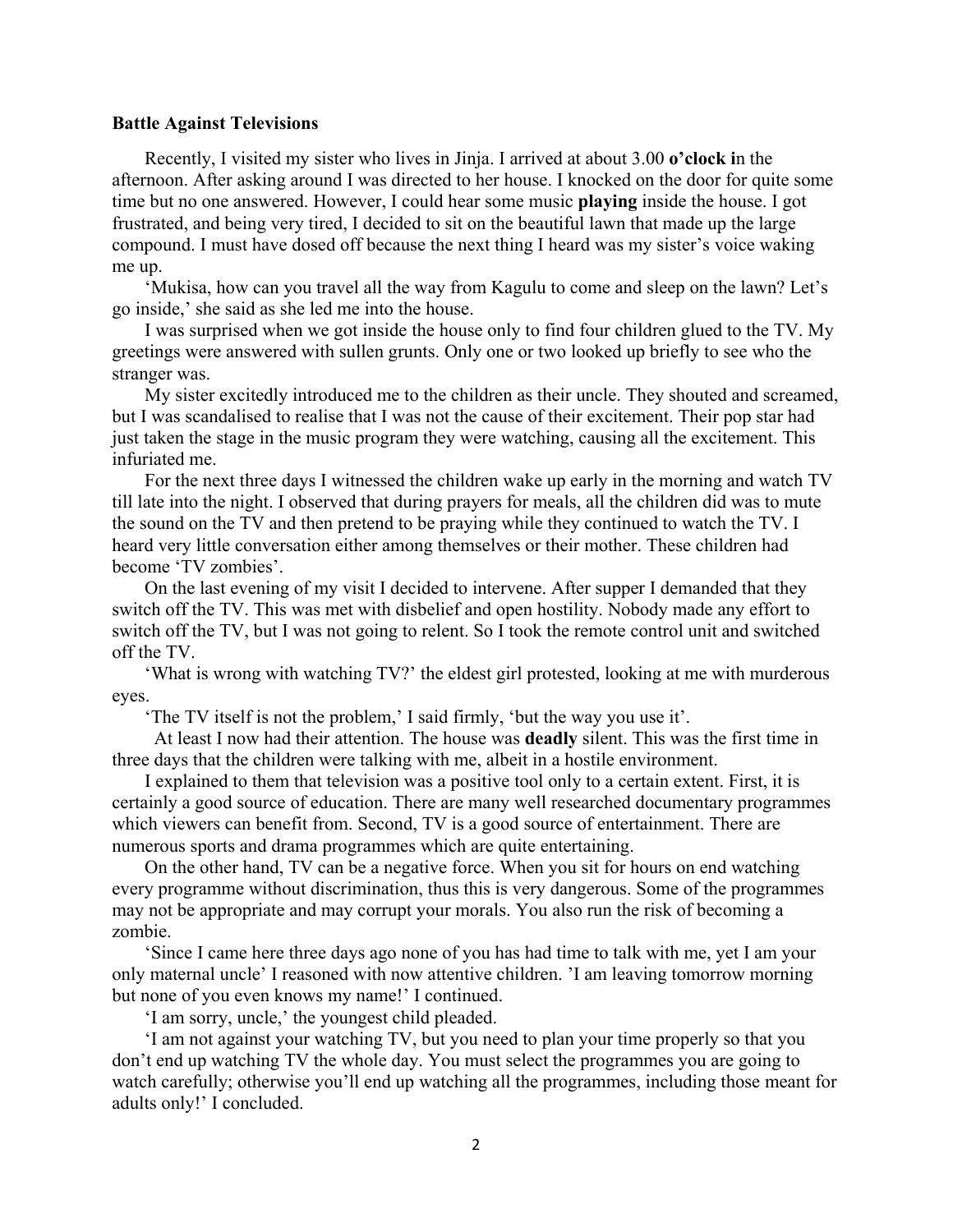As I went to sleep that evening, all the children followed suit. The next morning, as my sister and her four children escorted me to the bus station, I told her that she needed to create time to discuss with the children what they watched on TV.

# **Activity 2**

Reread the passage and write down the demonstrative pronouns used.

# **Activity 3**

Write two sentences using each of the demonstratives as determinants and as pronouns.

# **Activity 4**

In a paragraph of about 50 words, summarise the effect that unlimited watching of TV has had on the children and the entire family.

# **LESSON 2**

## **LESSON OUTCOMES:**

By the end of this lesson, you should be able to:

- 1. identify derived nouns used in the passage.
- 2. derive nouns from nouns
- 3. derive nouns from verbs
- 4. derive nouns from adjectives

## **TOPIC: USE OF DERIVED NOUNS**

## **INTRODUCTION**

What are derived nouns? They are nouns formed from other words. To derive is to form/obtain/get/create something from another. Therefore, these are nouns obtained from other words that could be other nouns, verbs or adjectives. For example:

- *Motherhood* is a noun derived from another noun, *mother*
- *Information* is a noun derived from the verb, *inform*
- *Popularity* is a noun derived from the adjective, *popular*

## **Activity 1**

Read and enjoy the passage below.

## **The Man with Loud Hiccups**

 When little children know terror, it usually comes in forms that, as they learn later in life, are harmless. As a little boy, Pamba's terror came in the form of an old man who had a terrifying condition of loud hiccups.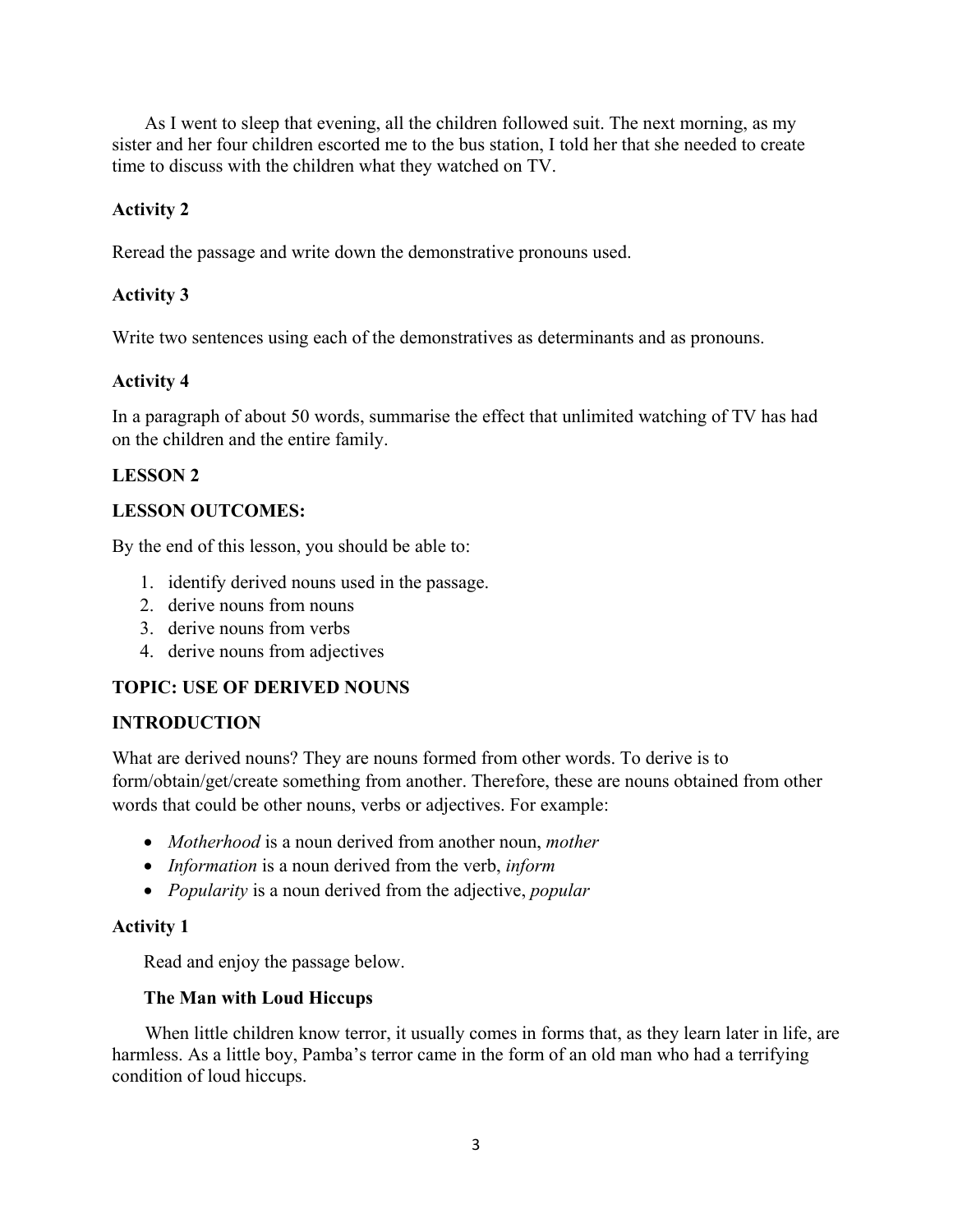It was said that since he was a boy, the old man had hiccups that progressively grew louder and became more frightening as he grew older. As a grandfather, the hiccups were loud and pronounced. They popped out in loud bursts so that he seemed to purr like a motorcycle, as he walked.

 The hiccups came in phases. At one time the man would have the calmness of a swimming pool. At other times he would break out in loud, sporadic hiccups that would bring contortions to the old man's face that one would have thought was pain. When he was in that state, he could not talk. His face, already furrowed with old age, would become rough and unpleasant to look at.

 The old man never minded his hiccups. In fact, he seemed to enjoy them, and he was never bothered when people wondered why he would occasionally explode into loud sounds. Sometimes he used the hiccup to tease and scare children. For good measure, parents used him to terrorize wayward children. The man's hiccups were easily the worst form of terror that many little children had ever encountered in their lives.

 Pamba first encountered the terror of the man's hiccups one fine morning. The old man was headed for the garden. From a distance, the hiccups started rolling out like muted gunshots: 'hic, hic, hic, hic, hic,' the man went. As he hiccupped, he grimaced in a way that made him look subhuman. The hiccups gathered speed as they rolled out so that the time lapse between one and the next became almost non-existent.

 Pamba had heard stories of people who ate others. He was convinced that this old man was one of the man-eaters that he had heard about. As the man drew closer, the hiccups grew louder and more rapid in their frequency. The man sounded like a machine that was stirring to life. Pamba looked back hoping there would be some people to rescue him from the man whom he was convinced would now devour him. He looked behind. There was no one there. He looked sideways, there was no one either, though there was a small path he could sneak into.

 **Pamba could not understand the old man's excitement at his fear**. The man rejoiced at seeing terror in small boys. He approached Pamba theatrically. This, as Pamba learnt later, was what used to give the man the energy to go on with his life. The terror that formed on children's brows rekindled his energy and rejuvenated him. Since he knew that he was essentially harmless, he used terror as the only connection between him and the children. The children feared him. In their minds, he was the representation of all that was terrible.

 The old man knew this and he used it to his own advantage. First was as if he had entered into a secret pact with parents whereby he would be used as a whip to beat back to line wayward children. So when Pamba saw the man coming at him he started to run away. The man went after him, hiccupping louder and louder as he ran. Pamba had never known that kind of terror. He ran as fast as he could, but he could still hear the man behind him. When he realised that the man would catch up with him anyway, he started wailing, but he did not stop running.

 When he reached home, he realised that the man was not behind him. Unbeknown to him, the man had branched off into another path and gone on with his business. Pamba's brother later told him that it was not only his eyes that were wet, but his pants too. They say that if you see a child wetting his pants, he must have been in an acute state of fear. Shortly afterwards, Pamba went to bed, wondering how he was expected to live with the man with loud hiccups always appearing on his way.

 Today, Pamba looks at the whole episode as a moment of stupidity in his growing up. But he also realises that little children can be knocked into shape by something as harmless as an old man with hiccups.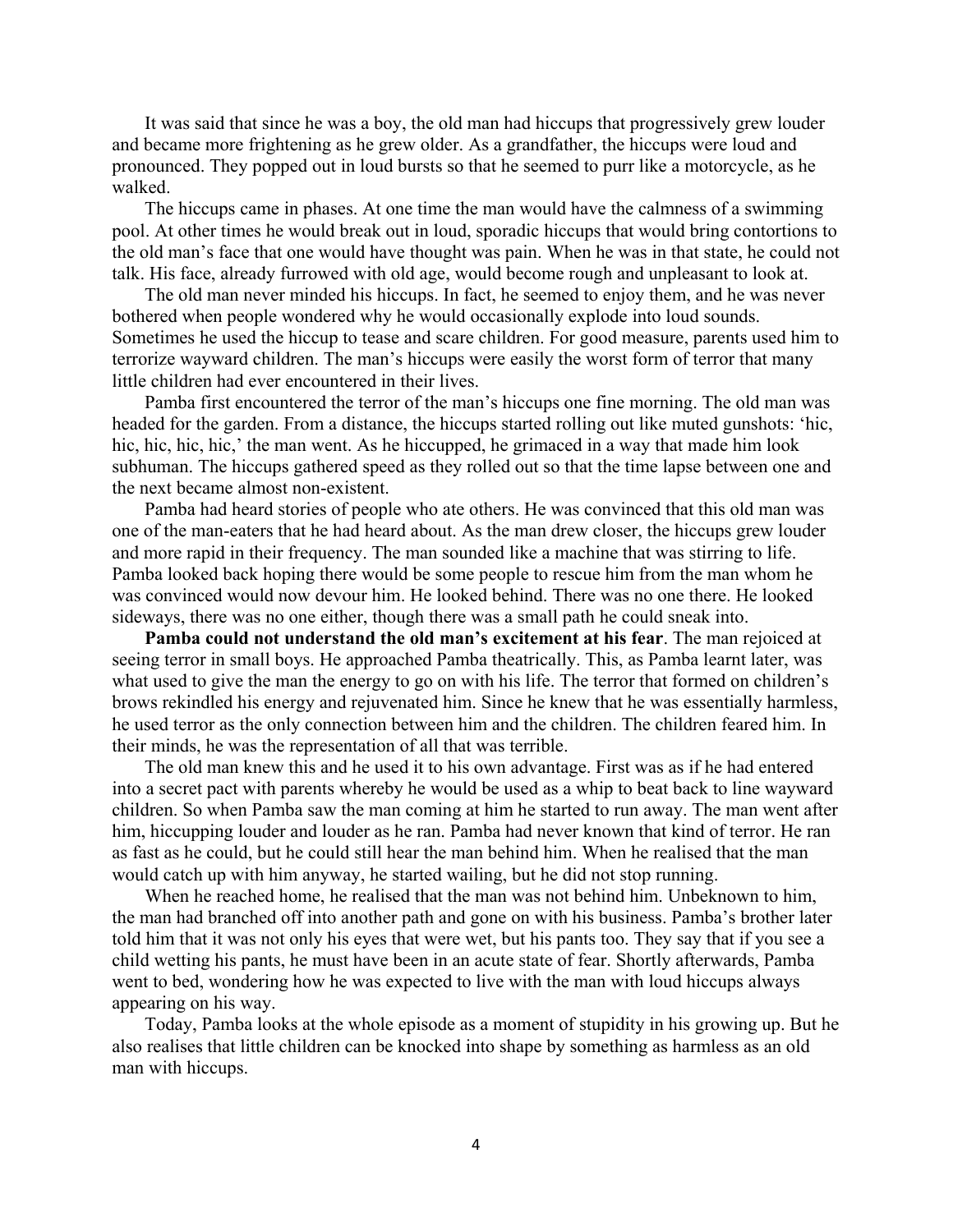### **Activity 2**

Go through the passage above and write down all the derived nouns that have been used.

### **Activity 3**

Write two sentences using each of the derived nouns you have written down in your note book.

#### **Activity 4**

Re-read the passage above, identify the words and expressions that are new to you. Study how they have been used and explain their meaning.

#### **Follow up Activity**

Create sentences using the new words and expressions identified above.

#### **LESSON 3**

#### **LESSON OUTCOMES:**

By the end of this lesson, you should be able to:

- 1. differentiate between the subjective and objective cases.
- 2. identify the subjective and objective cases from the given passage.
- 3. compose sentences using the two cases.

#### **TOPIC: USE OF PRONOUNS AND CASE**

#### **INTRODUCTION**

A case is the function that a pronoun performs in a sentence. Therefore, the pronouns used to refer to the same person or people differ because of the function the pronouns have in those sentences. A pronoun can be either a subjective case or objective case. In the subjective case the pronoun acts as the subject of the sentence while in the objective case the pronoun takes the place of objects. For example:

- a. She likes Mathematics*. She* is the subject. It is in the subjective case.
- b. The policeman arrested *them*. *Them* is the object. It is in the objective case.

#### **Activity 1**

Read and enjoy the following passage.

#### **A Careless Cook**

 It was the satisfied ducklings of chickens finishing the remains of a great feast that reminded me of the groundnuts. Yes, every nut was gone. How stupid I had been to leave them uncovered with the kitchen door wide open. But such self-reproach did not occur to me at the time, for I was filled with a terrible anger and an overwhelming desire to punish the greedy offenders.

 I seized a pestle and raised it high above my head. By this time, they had seen me and were flying in disorder all over the kitchen. They tumbled over each other through the doorway. I let